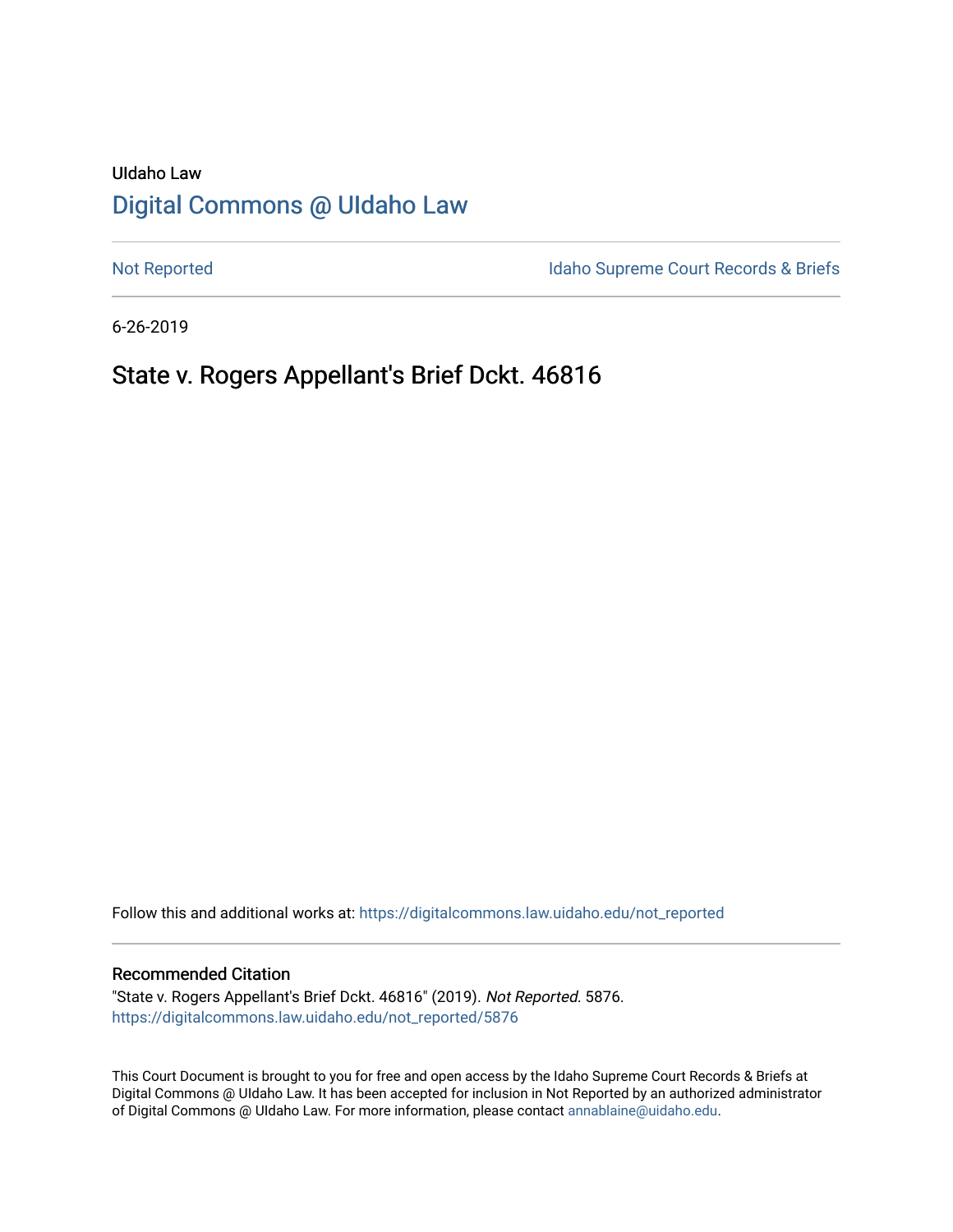Electronically Filed 6/26/2019 11 :12 AM Idaho Supreme Court Karel Lehrman, Clerk of the Court By: Brad Thies, Deputy Clerk

ERIC D. FREDERICKSEN State Appellate Public Defender I.S.B. #6555

JENNY C. SWINFORD Deputy State Appellate Public Defender **I.S.B.** #9263 322 E. Front Street, Suite 570 Boise, Idaho 83702 Phone: (208) 334-2712 Fax: (208) 334-2985 E-mail: documents@sapd.state.id. us

## IN THE SUPREME COURT OF THE STATE OF IDAHO

| STATE OF IDAHO,       |                              |
|-----------------------|------------------------------|
| Plaintiff-Respondent, | NO. 46816-2019               |
| V.                    | ADA COUNTY NO. CR01-18-10035 |
| KELLI M. ROGERS,      | <b>APPELLANT'S BRIEF</b>     |
| Defendant-Appellant.  |                              |
|                       |                              |

## STATEMENT OF THE CASE

## Nature of the Case

Kelli M. Rogers challenges the district court's decision to sentence her to five years, with two years fixed, for grand theft. She maintains the district court abused its discretion by imposing an excessive sentence.

## Statement of Facts and Course of Proceedings

The State charged Ms. Rogers with three counts of grand theft for taking her client's money through her property management company. (R., pp.23-24; *see* Presentence Investigation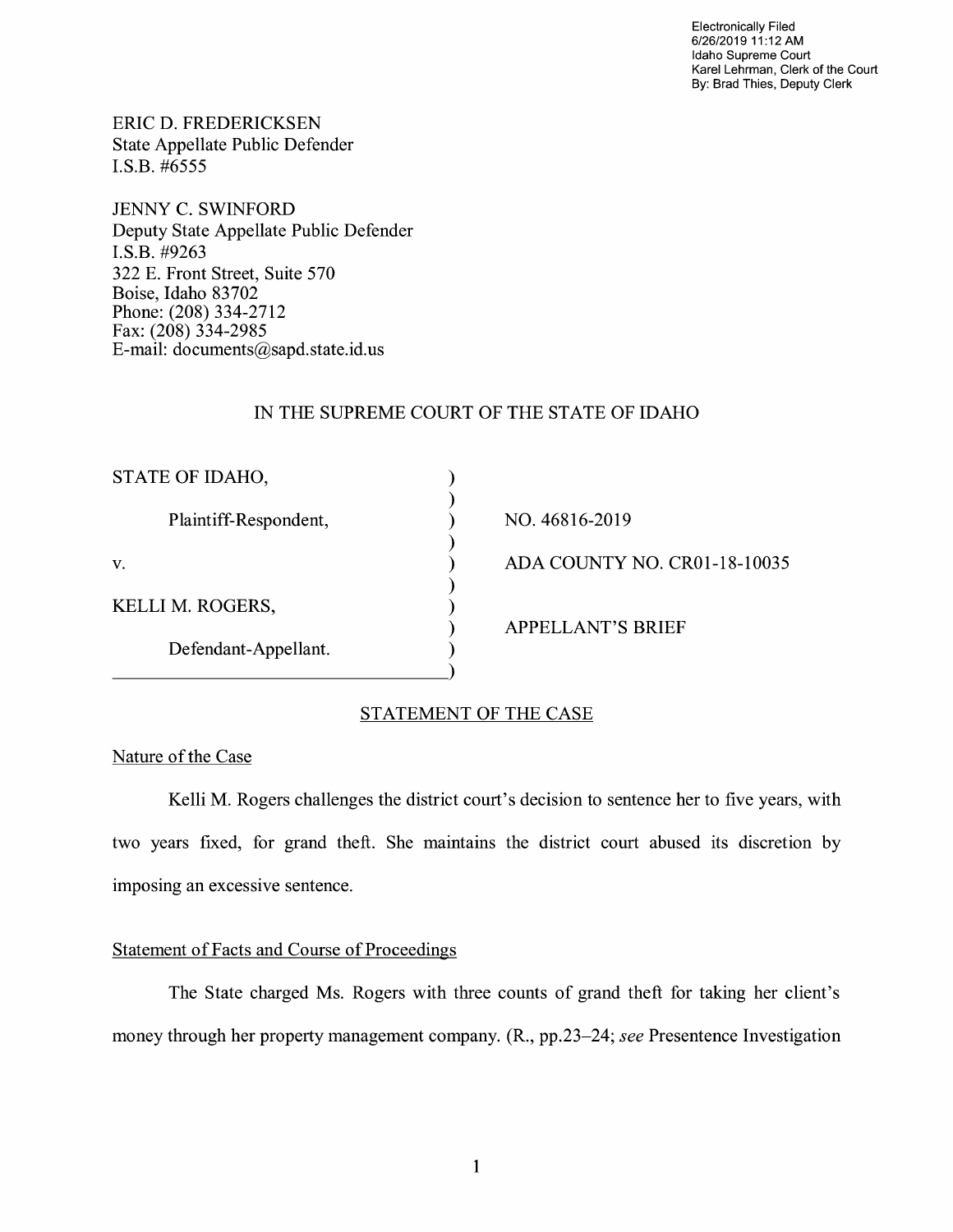Report ("PSI"), $<sup>1</sup>$  p.3.) Pursuant to a plea agreement with the State, Ms. Rogers pled guilty to one</sup> count of grand theft, and the State agreed to dismiss the remaining charges.  $(R_{.,} pp.41-42; Tr_{.,}^2)$ pp.6, 13-19.) Sentencing recommendations were left open. (Tr., p.6.)

At sentencing, the State requested a sentence of fourteen years, with two years fixed. (Tr., p.24.) The PSI and Ms. Rogers recommended probation. (PSI, p.21; Tr., p.32.) The district court sentenced her to five years, with two years fixed. (R., p.58.) Ms. Rogers timely appealed from the district court's judgment of conviction. (R., pp.59-61, 63-64.)

#### ISSUE

Did the district court abuse its discretion by sentencing Ms. Rogers to five years, with two years fixed, for grand theft?

#### ARGUMENT

## The District Court Abused Its Discretion By Sentencing Ms. Rogers To Five Years, With Two Years Fixed, For Grand Theft

"It is well-established that ' [ w ]here a sentence is within statutory limits, an appellant has the burden of showing a clear abuse of discretion on the part of the court imposing the sentence."' *State v. Pierce,* 150 Idaho 1, 5 (2010) (quoting *State v. Jackson,* 130 Idaho 293, 294 (1997) (alteration in original)). Similarly, "[t]he choice of probation, among available sentencing alternatives, is committed to the sound discretion of the trial court .... " *State v. Landreth,* <sup>118</sup> Idaho 613, 615 (Ct. App. 1990). Here, Ms. Rogers's sentence does not exceed the statutory maximum. *See* LC. § 18-2408(2)(a) (fourteen year maximum). Accordingly, to show that the sentence imposed was unreasonable, Ms. Rogers "must show that the sentence, in light of the

<sup>&</sup>lt;sup>1</sup> Citations to the PSI refer to the 1,407-page electronic document with the confidential sentencing materials.

<sup>&</sup>lt;sup>2</sup> The transcript on appeal does not contain line numbers.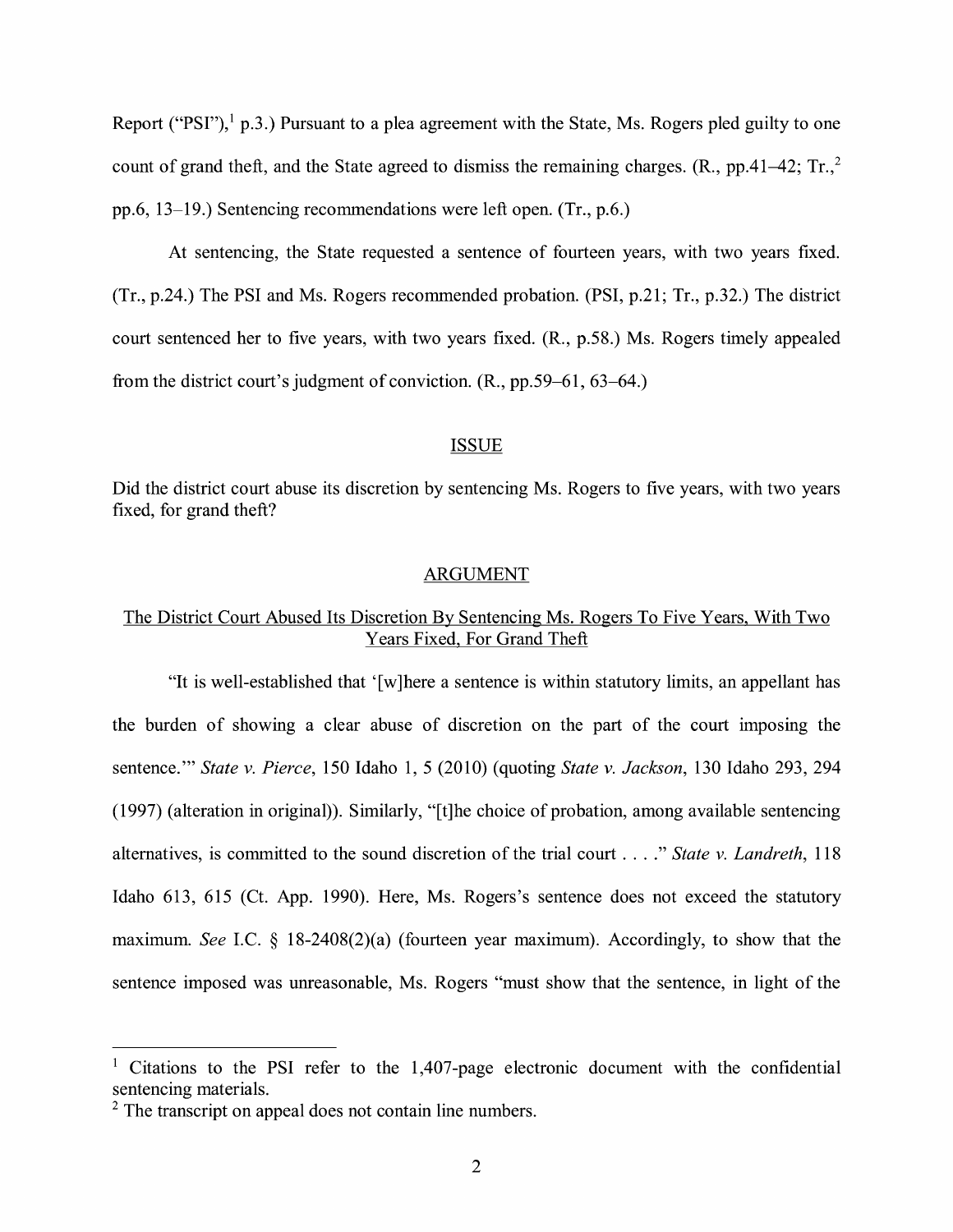governing criteria, is excessive under any reasonable view of the facts." *State v. Strand,* 137 Idaho 457, 460 (2002).

"'Reasonableness' of a sentence implies that a term of confinement should be tailored to the purpose for which the sentence is imposed." *State v. Adamcik,* 152 Idaho 445, 483 (2012) (quoting *State v. Stevens,* 146 Idaho 139, 148 (2008)).

In examining the reasonableness of a sentence, the Court conducts an independent review of the entire record available to the trial court at sentencing, focusing on the objectives of criminal punishment: (1) protection of society; (2) deterrence of the individual and the public;  $(3)$  possibility of rehabilitation; and  $(4)$  punishment or retribution for wrongdoing.

*Stevens,* 146 Idaho at 148. "A sentence is reasonable if it appears necessary to accomplish the primary objective of protecting society and to achieve any or all of the related goals of deterrence, rehabilitation, or retribution." *State v. Delling,* 152 Idaho 122, 132 (2011).

In this case, Ms. Rogers asserts the district court abused its discretion by imposing an excessive sentence under any reasonable view of the facts. Specifically, she contends the district court should have sentenced her to a lesser term of imprisonment or probation in light of the mitigating factors, including her mental health issues, alcohol abuse, current gainful employment, minor criminal history, family support, and acceptance of responsibility and remorse.

Ms. Rogers grew up with her mother and adoptive father in a tumultuous home. **(PSI,** p.8.) Her parents fought constantly. **(PSI,** p.8.) Her adoptive father would berate and demean her as well. (PSI, p.35.) Ms. Rogers also struggled with feeling unwanted by her biological father. (PSI, p.8.) As a young teenager, she was sexually abused for many years by her older cousin. (PSI, pp.8-9.) Ms. Rogers reported that her parents knew about the abuse, but never did anything to stop it. (PSI, p.35.) To deal with the stress and trauma at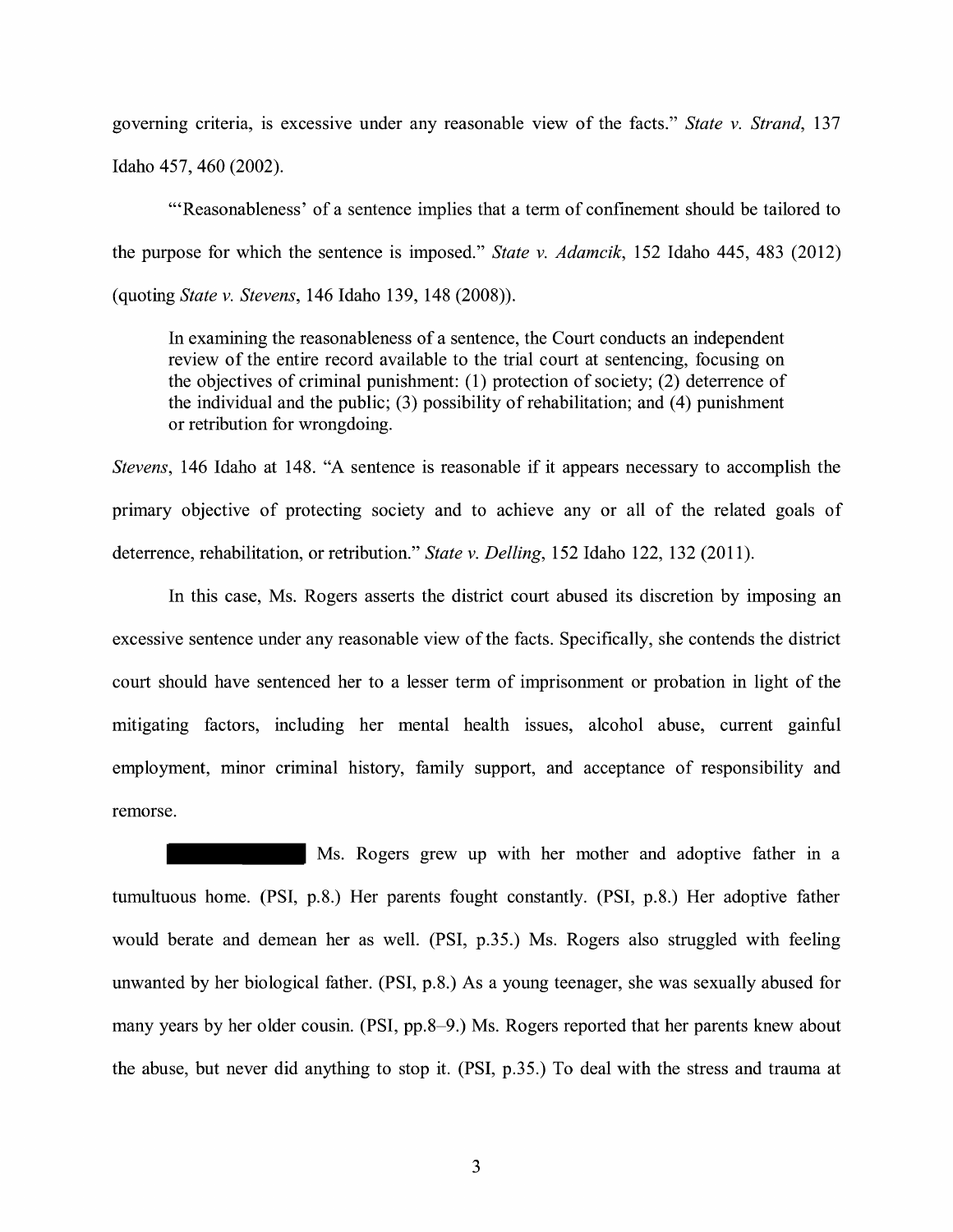home, Ms. Rogers started drinking alcohol at age eleven and was "partying daily" by sixteen. (PSI, p.8.) She barely graduated high school. (PSI, p.11.) Ms. Rogers had periods of sobriety, but her alcohol addiction has been a lifelong battle. (PSI, pp.16, 36.) She recognized that her alcoholism ruined family relationships, affected friendships, and contributed to the instant offense. (PSI, p.17.) In addition to her alcohol use, Ms. Rogers has significant mental health issues. (PSI, p.14.) She was recently diagnosed with bipolar disorder and post-traumatic stress disorder. (PSI, pp.14, 43.) She also had frequent suicidal thoughts and multiple suicide attempts. (PSI, pp.14, 36-37, 42.) During the time of the instant offense, Ms. Rogers explained that she was under the influence of alcohol and experiencing bipolar manic episodes. (PSI, p.6.)

Ms. Rogers's traumatic childhood, alcoholism, and mental health condition are proper considerations in favor of mitigation. A sentencing court must give "proper consideration of the defendant's alcoholic problem, the part it played in causing defendant to commit the crime and the suggested alternatives for treating the problem." *State v. Nice,* 103 Idaho 89, 91 (1982). The impact of substance abuse on the defendant's criminal conduct is "a proper consideration in mitigation of punishment upon sentencing." *State v. Osborn,* 102 Idaho 405, 414 n.5 (1981). Further, Idaho Code § 19-2523 requires the sentencing court to consider the defendant's mental health condition if it is a significant factor, and the record must show that the sentencing court adequately considered this factor when imposing a sentence. LC. § 19-2523; *Delling,* 152 Idaho at 132-33. Finally, the Court of Appeals has recognized that a defendant's "extremely troubled childhood is a factor that bears consideration at sentencing." *State v. Williams,* 135 Idaho 618, 620 (Ct. App. 2001). In light of this mitigating information of Ms. Rogers's troubled childhood, alcohol addiction, and mental health issues, she asserts the district court did not exercise reason in its sentencing decision.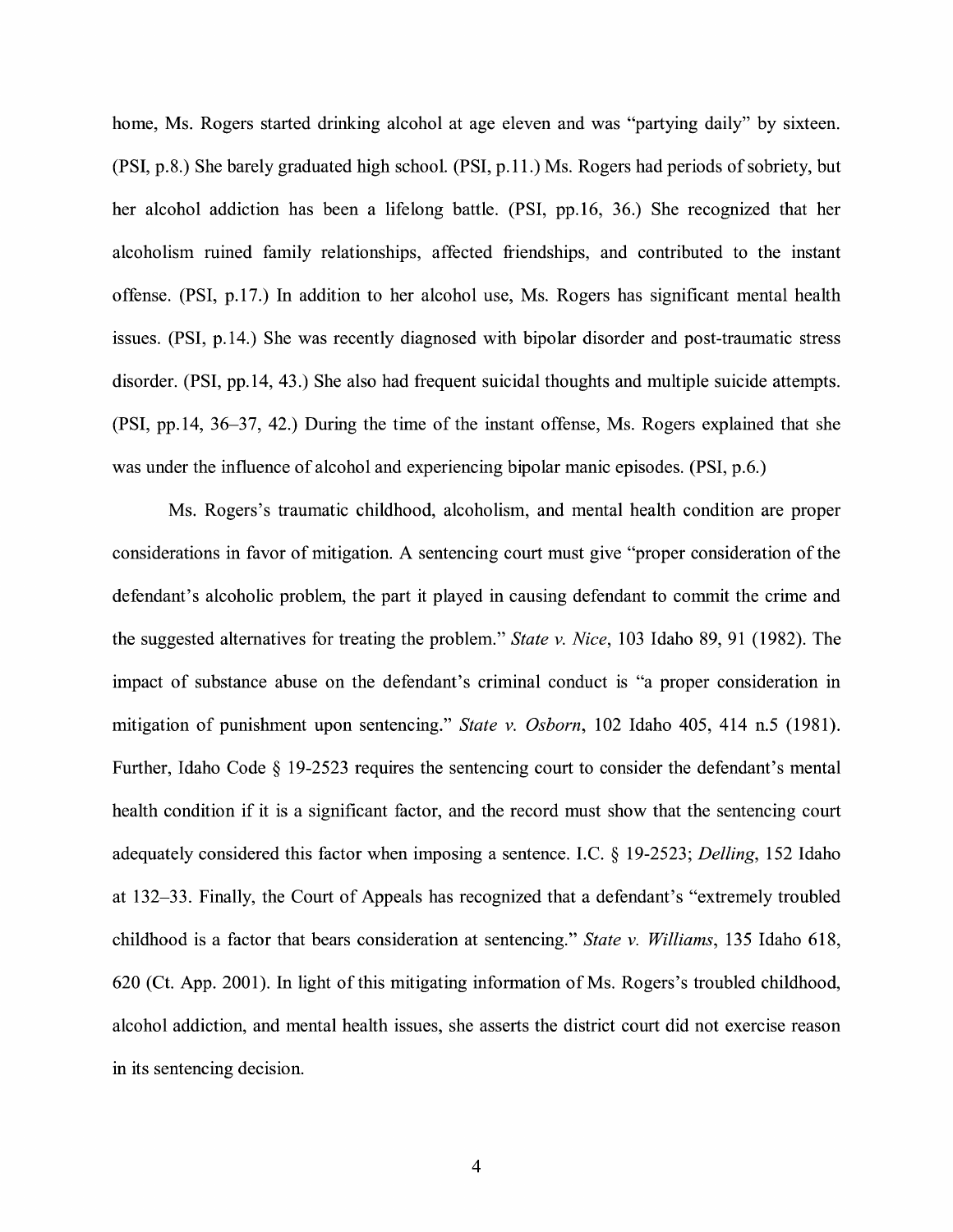In addition to these mitigating circumstances, Ms. Rogers has expressed remorse and accepted responsibility for the crime. Acceptance of responsibility, remorse, and regret are all factors in favor of mitigation. *State v. Shideler,* 103 Idaho 593, 595 (1982). In the PSI, Ms. Rogers stated:

I understand the nature of my charges and I understand that I spent money that wasn't mine. It was not my intention to misappropriate funds and to hurt any of my clients emotionally and financially. I do have deep regret and will always remember what I have done and use this experience to be a healthier, better person. I also have the sincere knowing that I will be able to pay back all the monies that are due to my victims. I am very sorry for what I have done and take full responsibility. Please take in to consideration that my life circumstances and my mental illness was prevalent [sic] when I committed the crime against my clients and am asking that my the plea agreement be upheld so that I can work and start the process of paying back my victims all that they are owed. Thank you for your time.

(PSI, p.17.) She also explained:

Looking back now, I feel horrible about my actions that ultimately led to this lawsuit. I understand that while my mental illness and alcohol use played an intregal [sic] part in and are reasons for my impulsivity and lack of consequences while committing this crime, I am responsible for my actions and feel so bad that I have hurt people I once had a close business relationship with. I know I have affected them financially and emotionally. I broke their trust and how I affected them is something I've thought about every day since the sale of my business. I have sincere regret for the harm I have caused, I also feel I cannot be forgiven but while I cannot reverse the damage already done, I can and I want to pay restitution to pay back what is due.

**(PSI,** p.6.) Ms. Rogers made similar remarks at sentencing:

I just wanted to let you know that I'm very sorry for what I've done, and it has been really horrible for me to think about what I created and what I did to my victims. I know it's unforgiveable, as far as the personal side goes, but for me, I'm learning that I need to take responsibility, and I've never said that I didn't take funds that weren't mine. I'm fully accountable for my actions, and I would like the opportunity to continue working and pay restitution and be on probation for as long as the court sees fit. I am very remorseful, and I'm very sorry.

(Tr., p.33.) Ms. Rogers's remorse, regret, and acceptance of responsibility warrant a lesser

sentence, including probation.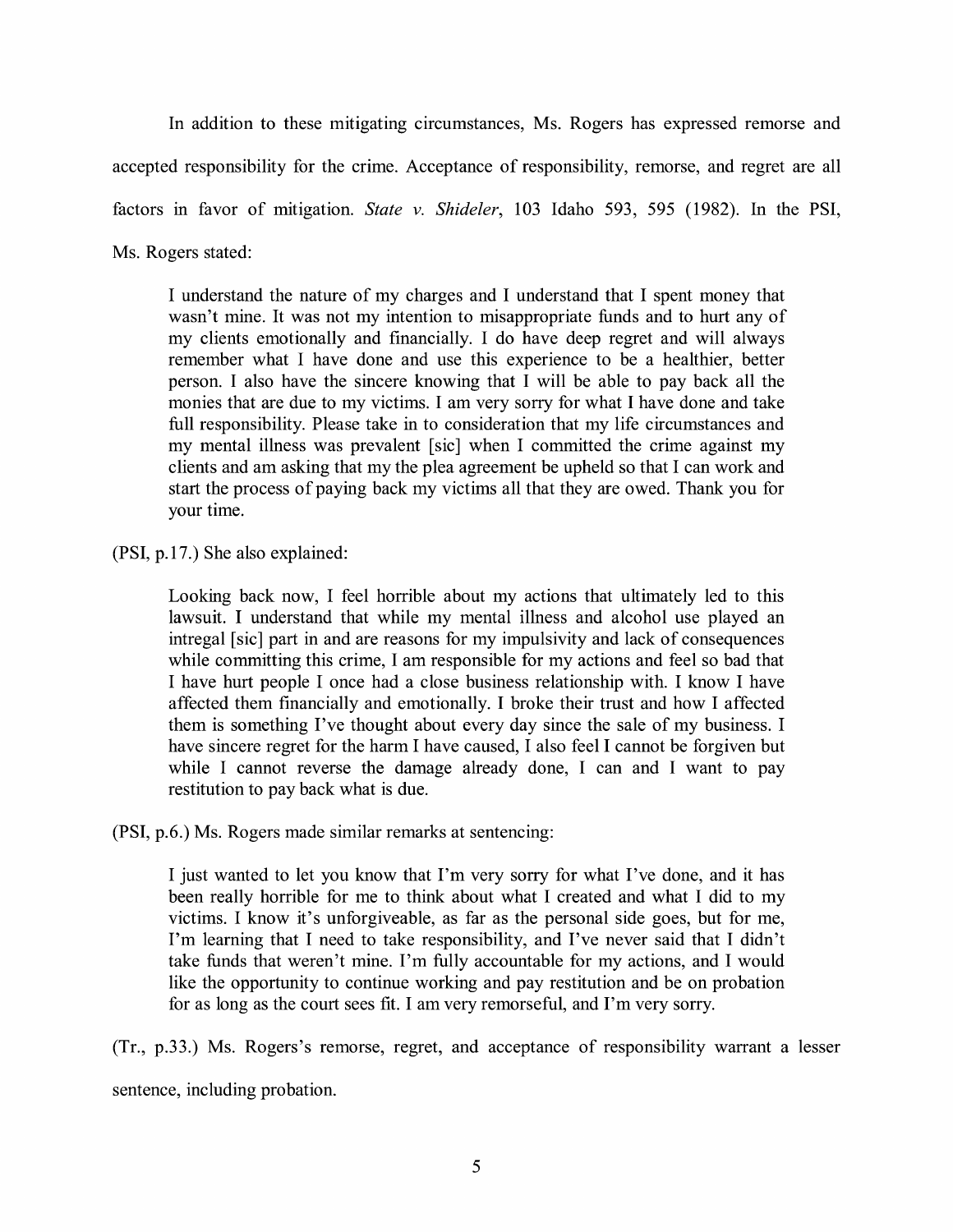Along with these mitigators, Ms. Rogers had the tools to succeed on probation. She had a job, supportive family and friends, regular therapy sessions, and a minor criminal history. For example, Ms. Rogers worked part-time as a cashier at a hotel. (PSI, p.12.) *See State v. Mitchell,*  77 Idaho 115, 118 (1955) (recognizing gainful employment as a mitigating factor); *see also State v. Shideler,* 103 Idaho 593, 594-95 (1982) (employment and desire to advance within the company were mitigating circumstances). In addition, Ms. Rogers was the primary caregiver for

her daughter. (PSI, p.11.) It was very important to Ms. Rogers to be a good mother and regain her family's trust. (PSI, p.17.) Further, Ms. Rogers had a supportive family and friends. *Shideler,* 103 Idaho at 594-95 (family support and good character as mitigation); *see State v. Ball,* 149 Idaho 658, 663-64 (Ct. App. 2010) (district court considered family and friend support as mitigating circumstance). Her mother wrote a letter in support explaining that she would help Ms. Rogers get to work, attend therapy, and go to doctors' appointments. (PSI, p.53.) Ms. Rogers's mother also wrote that Ms. Rogers and her daughter were "extremely close," and her daughter needed her mother's support. (PSI, p.53.) Ms. Rogers and her daughter could live with Ms. Rogers's mother. (PSI, p.53.) Ms. Rogers's younger sister also wrote a letter of support. (PSI, pp.56-57.) She explained:

In the fallout of the business losses and resulting need for inpatient stabilization, I struggled with anger for the hurt she had caused others and a fear of losing her to her disease. Since that time, Kelli has spent a significant amount of time in inpatient and outpatient stabilization care working with various treatment strategies to stabilize her bipolar swings and address her alcoholism. Stabilizing and handling her health while absorbing the consequences of her actions has proven difficult. She has accepted full responsibility for her actions. She has expressed extreme sorrow and shame relating to the losses she caused her clients as well as the stress and upset that she has caused her children, her mother and other family. Kelli has shown that she willing to do what is needed to become self-sufficient and mentally stable and has expressed her desire to return to be a productive member of the community. The actions she has taken include weekly counseling and recovery classes, organizing and showing up for medical appointments, applying for jobs and working, and continuing to help her underage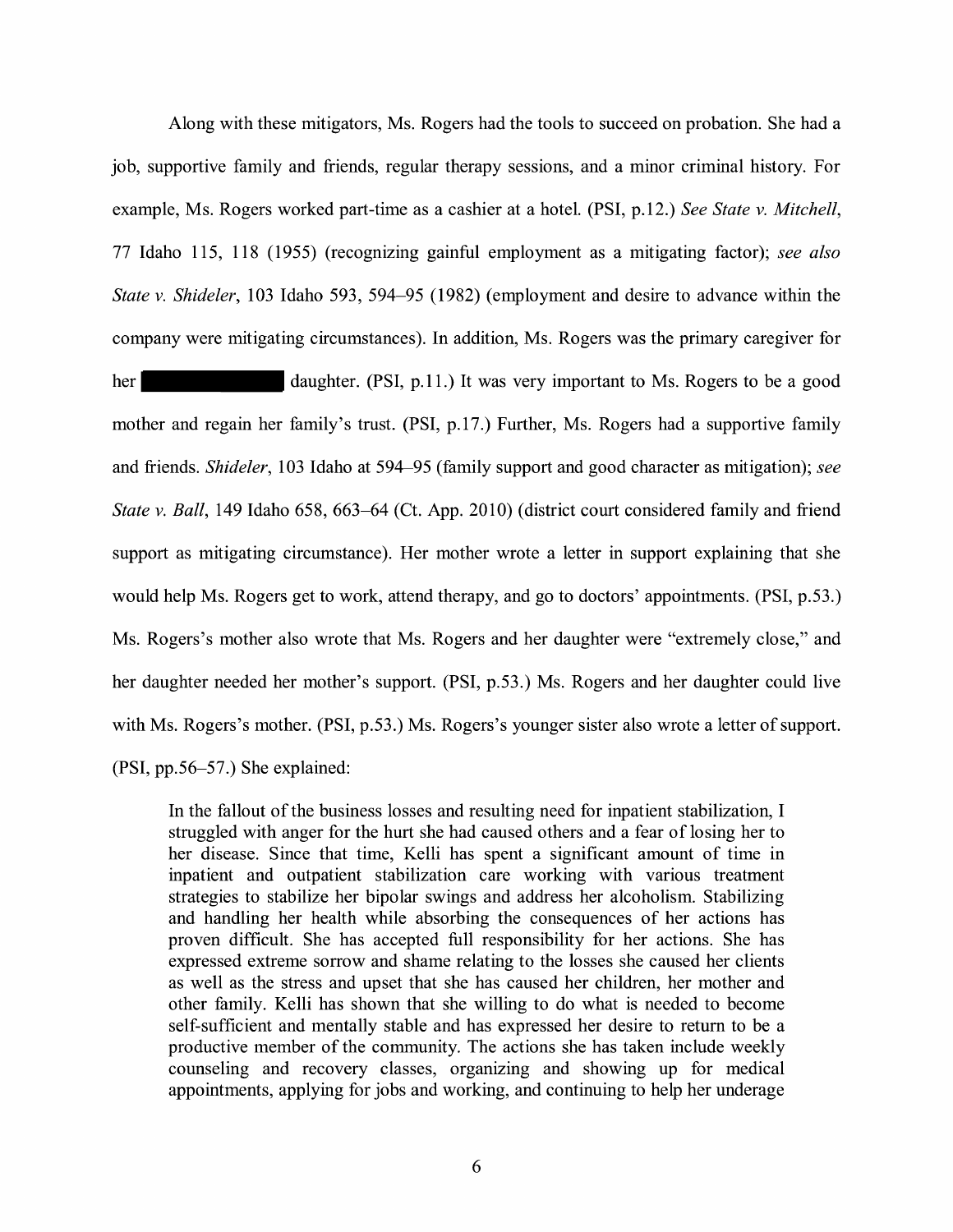daughter with classes and work through these transitions. In recent months Kelli has quickly recognized when her mental health has become unstable and has taken actions to seek medical assistance immediately. These actions show significant progress in Kelli's insight to her illness and gives me hope for her success. I believe that she would be a good candidate for probation and continued participation in outpatient recovery. I am supportive of my sister's recovery and believe she is capable of successfully abiding by the conditions of her probation set by the court.

**(PSI,** pp.56-57.) Additionally, a long-time friend of Ms. Rogers wrote in a letter of support:

Kelli explained to me the circumstances of her situation and never blamed another person and was remorseful for her role in the events. I believe Kelli did these actions due to her diagnosis of Bi-Polar. I honestly do not see this as part of her character, as I have never seen her act in a malicious way in 35 years. Kelli has accepted full responsibility and acknowledges the harm it caused.

(PSI, p.54.) Her friend also stated that Ms. Rogers's daughter relied on her. (PSI, p.54.) Two other family friends and two cousins wrote letters of support, explaining that Ms. Rogers was a good person who struggled with mental illness and substance abuse. (PSI, pp.58-63.) They all believed she could be rehabilitated in the community. (PSI, pp.58-63.) Ms. Rogers reported that she did not have any friends involved in criminal activity. (PSI, p.9.) Along the same lines, she had a minor criminal record. "The absence of a criminal record is a mitigating factor that courts consider." *State v. Miller,* 151 Idaho 828, 836 (2011). "It has long been recognized that '[t]he first offender should be accorded more lenient treatment than the habitual criminal." *State v. Hoskins,* 131 Idaho 670, 673 (Ct. App. 1998) (alteration in original) (quoting *Nice,* 103 Idaho at 91). This was Ms. Rogers's first felony offense. (PSI, pp.6-7.) Finally, Ms. Rogers participated in counseling and therapy with Recovery4 Life and the Center for Creativity and Healing. (PSI, pp.65-68.) Her counselor opined that Ms. Rogers's criminal conduct was directly connected to her untreated bipolar disorder. (PSI, p.66.) Her counselor recommended mental health court. (PSI, p.67.) These factors—employment, family and friend support, minimal criminal history,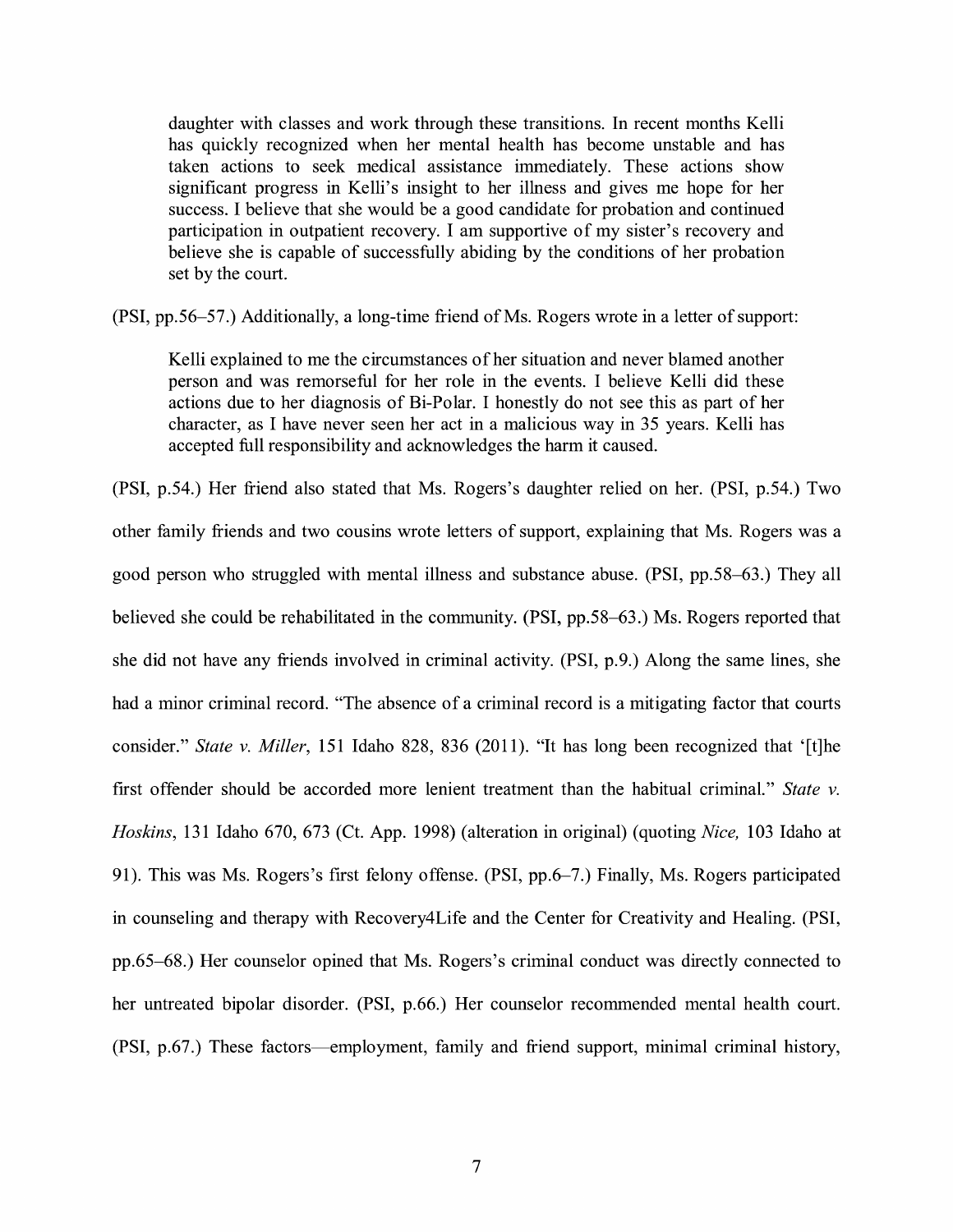and amenability to treatment—show Ms. Rogers can succeed in the community under proper control and supervision.

In summary, Ms. Rogers argues the district court did not exercise reason and thus abused its discretion by imposing an excessive sentence. The district court did not give adequate weight to the many mitigating circumstances in Ms. Rogers's case, including her difficult childhood, alcohol abuse issues, mental health condition, acceptance of responsibility and remorse, family and friend support, minimal criminal history, and amenability to treatment. Proper consideration of these mitigation factors support a lesser term of imprisonment or probation.

## **CONCLUSION**

Ms. Rogers respectfully requests this Court reduce her sentence as it deems appropriate. In the alternative, she respectfully requests this Court vacate her judgment conviction and remand her case for a new sentencing hearing.

DATED this  $26<sup>th</sup>$  day of June, 2019.

/s/ Jenny C. Swinford JENNY C. SWINFORD Deputy State Appellate Public Defender